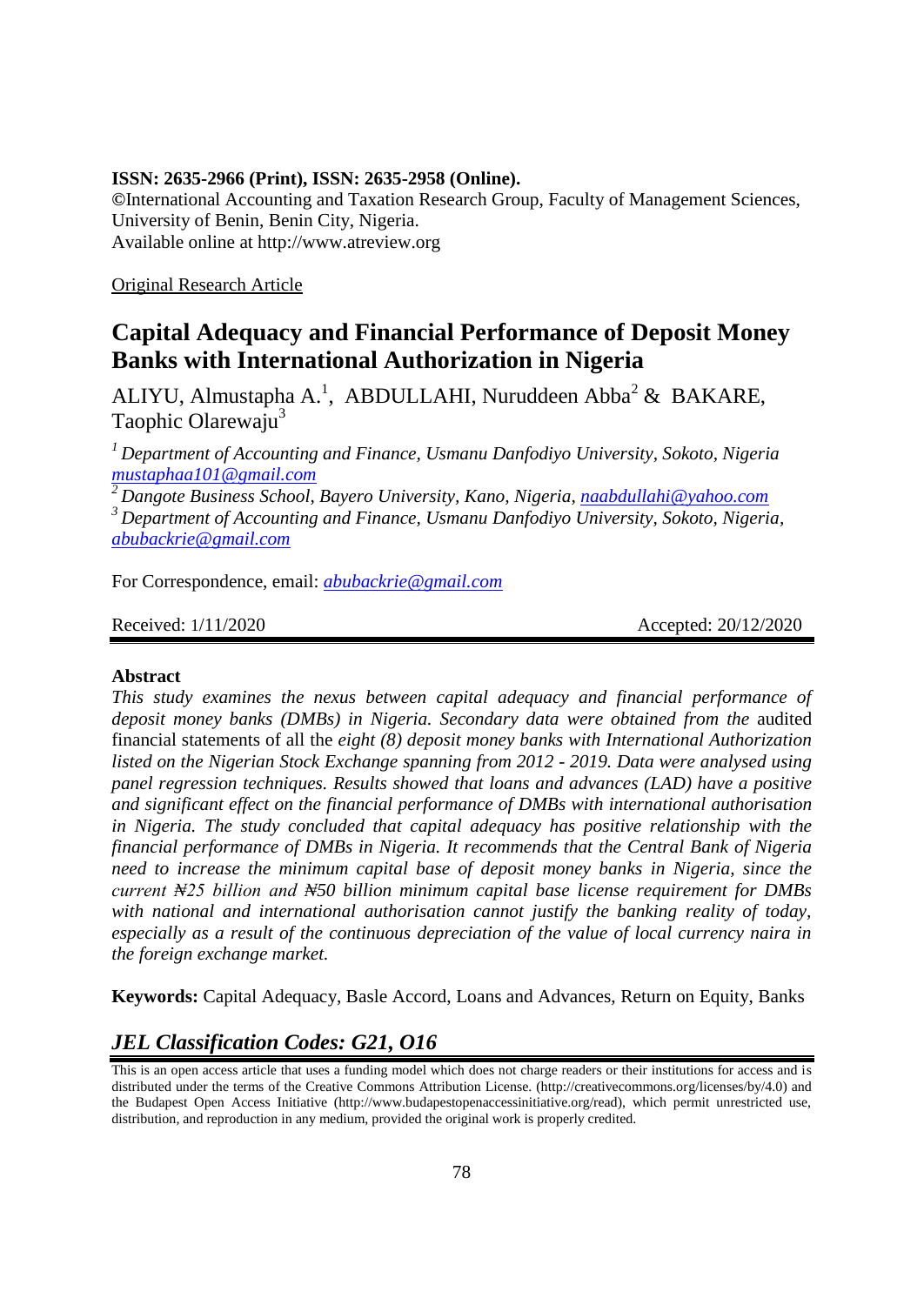© 2020. The authors. This work is licensed under the Creative Commons Attribution 4.0 International License

*Citation:* Aliu, A.A., Abdullahi, N.A., & Bakare, T.O. (2020). Capital adequacy and financial performance of deposit money banks with international authorization in nigeria. Accounting and Taxation Review, 4(4): 78-91.

## **1. INTRODUCTION**

The banking industry is one of the most highly regulated sectors of the economy all over the world. The significance of the sector is premised on the fact that it plays an important role in economic growth and development through the mobilisation of funds from within and outside the country and at the same time channeling such funds to various sectors of the economy. Deposit Money Banks are considered to be the primary channel of savings and allocations of credits in an economy (Harley, Afolabi, & Adegbola, 2018). The banking sector serves as a bridge between savers and borrowers or investors thereby execute all tasks concerned with profitable and secure channeling of funds (Ariccia & Marquez, 2004). The regulation of the sector is aimed to protect depositors as well as to prevent financial distress in a country, and foster an efficient and competitive banking system that facilitates financial intermediation (Mitchell, 1984).

Generally, deposit money banks are expected to make profit and to absorb loss from their normal earnings. Without profits, no firm can survive and attract outside capital to meet its investment needs. Thus, an increase in the financial performance of deposit money banks plays an essential role in persuading depositors to supply funding as well as deposits cash on good terms. Profit is the essential element to the survival of financial institutions (In & Eze, 2018). Capital adequacy can be noted as an engine

for effective running of the banking business. Adequate capital is therefore considered a *sine qua non* to profitability operations in the financial sector. It involves setting minimum requirements for market risk in the books of deposit money banks. This includes specifying standards, covering risk management, and solvency ratio requirements (Torbira & Zaagha, 2016).

According to the Basel Committee on Banking Supervision (1999), loans are the largest and most obvious source of credit risk. Hence, it is a requirement for every Bank worldwide to identify, measure, monitor, and control credit risk and determine how credit risks could be lowered. Deposit money banks must hold adequate capital against these risks to absorb any shocks and reduce the likelihood of failures. The holding of adequate capital accentuates the ability of the banks to attract more customers and make better investment opportunities (Aymen, 2013). Equally, the deposit money banks are responsible for ensuring that they are adequately compensated for risks incurred.

The Basel Committee introduced capital adequacy regulation in 1988, which required banks all over the world to maintain a minimum capital equal to 8% of riskadjusted assets with a capital consisting of Tier I capital (equity capital and disclosed reserves) and Tier II capital (long term debt, undisclosed reserves and hybrid instruments) that more than 100 countries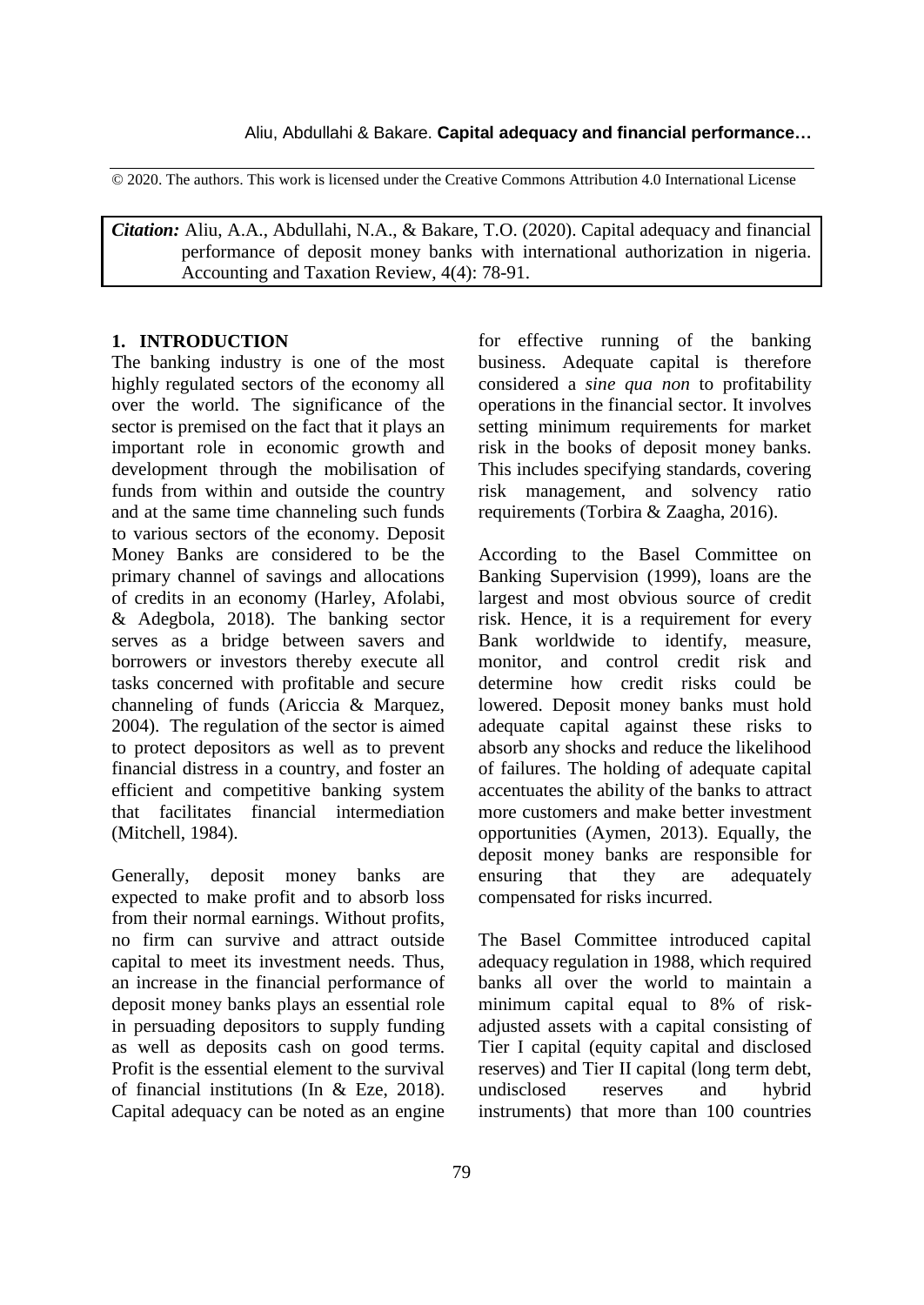have adopted (Jacobson, Linde & Roszbach, 2002).

The bitter experience from the financial crises in Nigeria during the last decade had severe consequences for the banking industry, mainly due to weak capital adequacy and the resultant effects on the fortunes of the stakeholders (depositors, investors, shareholders and government) and the economy. It became obvious that the health and safety of the entire banking system depend largely on capital adequacy. Although the Central Bank of Nigeria (CBN) had in the past fifteen years introduced several banking reforms, mainly aimed at increasing the capital base of banks, the deposit money banks were faced with the problems of undercapitalisation, insolvency, high level of non-performing loans and weak corporate governance among others (Ede, 2018).

Since 2015, there had been a continuous decline in the international price of crude oil (the main revenue base of Nigeria), volatile foreign exchange market, spiral inflation rate, implementation of Treasury Single Account (TSA), and a sharp decline in Gross Domestic Product (GDP). These, coupled with other factors, affected the going concern status of some deposit money banks in Nigeria due to insufficient capital adequacy (Ukinamemen & Ozekhome, 2019). Notwithstanding the relative stability experienced by financial institutions during the post-consolidated era and the improved public confidence due to reforms introduced by the CBN, the health of some financial institutions in Nigeria appears appears

The motivation of this study is derived from the narratives on the challenges faced by the financial institutions, especially the deposit money banks (DMBs). Although, there had been several researches on capital adequacy and Bank"s financial performance in the last two decades, only a few focus on the effects of the Basle Accord on the financial performance of DMBs in Nigeria. Thus, this study examines the nexus between capital adequacy and financial performance of DMBs using Basle Accord approach to understand the impact of the Accord on Nigerian banks. The specific objectives of the study are to: assess the extent to which total assets influence the financial performance of deposit money banks in Nigeria; and examine the effect of loans and advances on the financial performance of deposit money banks in Nigeria.

# **2. REVIEW OF RELATED LITERATURE**

# **Conceptual Framework**: **Bank Capital Adequacy**

Bank capital may be defined as the value of its net assets (total assets minus total liabilities). Thus, the sum of the paid-up share capital and its accumulated reserves (Torbira & Zaagha, 2016). Bank capital serves as a means of assessing the strength of a bank, which assures the regulatory authorities that the financial system is not threatened or weakened by any crisis in a single bank or group of banks vis-à-vis assures the public that depositors' funds are safe. It also ensures a bank's safety and helps the Bank avoid the risk of insolvency and supports the credit risk a bank is called upon to assume in a normal business lending. The larger the capital resources or base, the more loans and advances the Bank could grant both on the aggregate and for individuals (Ejoh & Iwara, 2014).

The Central Bank of Nigeria (2004) defines capital adequacy as a situation where the adjusted capital is sufficient to absorb all losses and fixed assets of the Bank having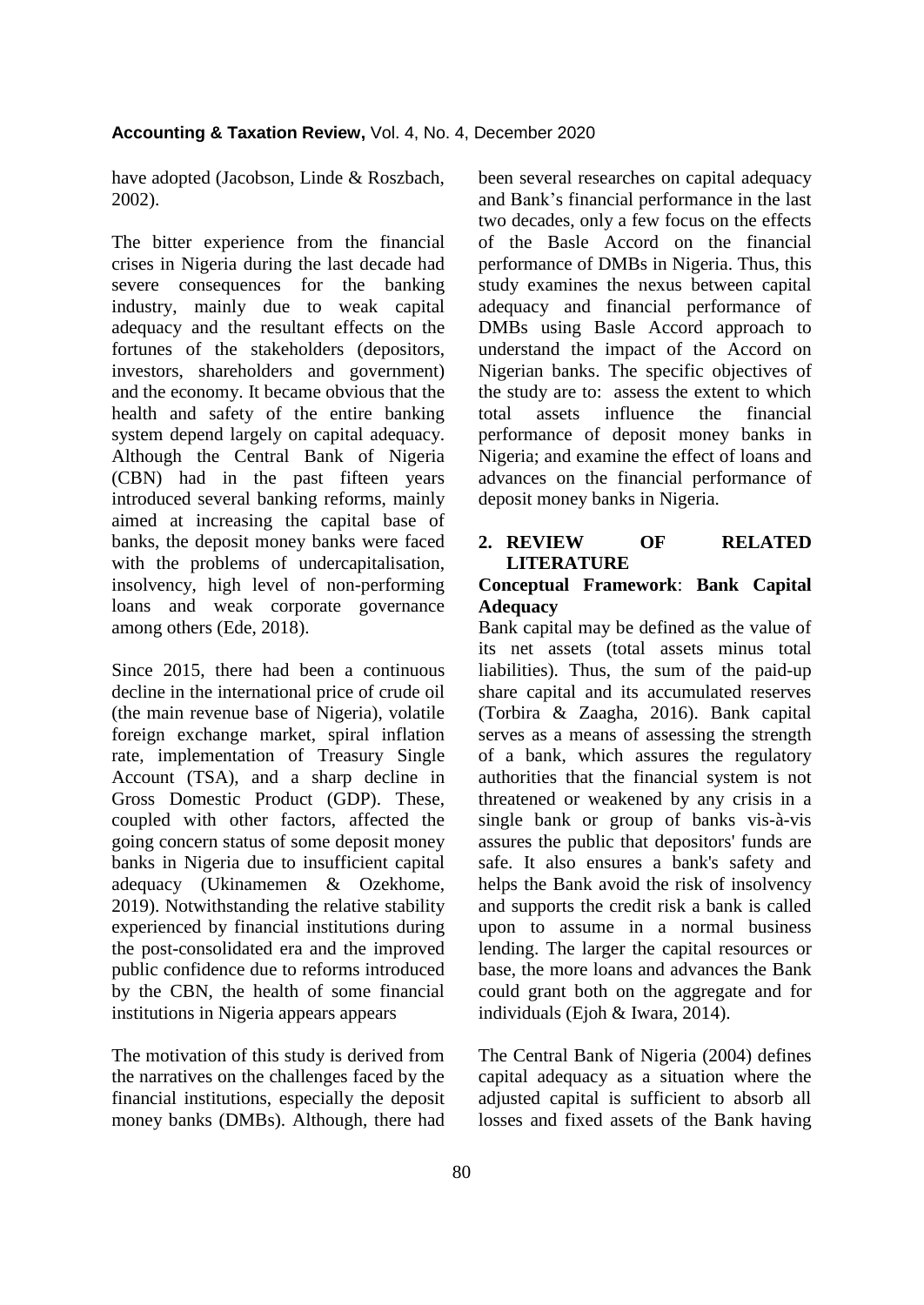# Aliu, Abdullahi & Bakare. **Capital adequacy and financial performance…**

enough surpluses for the current operations and future expansion. Its regulatory adjusted capital is made up of ordinary share capital, statutory reserves, general reserves, net provisions for non-performing loans, including other losses arising from frauds, forgeries and theft, and loan capital that satisfies certain conditions. A bank is considered to have adequate capital when it has enough funds to meet the stipulated amount for its level of business, ensure safe operation and retain public confidence, and enough to acquire the infrastructure needed for sound operations (Rose & Hudgin, 2008). Adequate capital creates an avenue for better standards in any business establishment. It spurs business capacity and better performance. It is in this wise that the CBN from time to time prescribes the minimum regulatory capital adequacy ratio (capital to total risk-weighted assets) for banks based on the relevant risk factors and the internal capital adequacy assessments of each Bank. This is to ensure that the capital held by a bank is commensurate with the Bank"s overall risk profile. Therefore, a higher level of minimum capital adequacy ratio may be prescribed for a bank under the Pillar 2 framework based on its individual risk profile and its risk management systems.

Consequently, deposit money banks in Nigeria are encouraged to maintain a higher level of capital commensurate with their risk profiles. The existing definition of the constituents of capital, deductions from total qualifying capital and restrictions within and between primary (Tier 1) and supplementary (Tier 2) capital are generally consistent with the Basel Accord. According to CBN Guidance Notes on Regulatory Capital issued in 2015, "the elements of Tier 2 capital is limited to a maximum of onethird (i.e. 33.33%) of Tier 1 capital, after

making deductions for goodwill, deferred tax asset and other intangible assets but before deductions of investments". In contrast, bank Regulatory Risk reserve is not recognised as a component of qualifying capital.

Based on the Basel Accord's level of capital adequacy ratio as an acceptable limit, a commercial bank may be classified as under-capitalised, significantly undercapitalised, critically undercapitalised, and insolvent (Ejoh & Iwara, 2014). Besides the requirement for the capital adequacy ratio, the CBN also directed that all commercial banks should employ a credit rating ratio agency to update their credit daily continuously and, at the close of each year, submit the ratings to the Bank. The banks also disclose their credit ratings prominently in their published annual reports (CBN, 2010).

## **Basel Accord Background**

The Basel Committee's major aim is to enhance financial stability by improving the quality of banking supervision worldwide. Thus, it formulates broad supervisory standards and guidelines and recommends statements of best practice in banking supervision. The Basel Capital Accord or Committee establishes a measure of capital and a measure of risk, which is known as 'risk-weighted assets. The Basel "Concordat" was first issued in 1975 and revised several times over the years, and the Committee has established a series of international standards for bank regulation, most notably its Basel Accords on Capital Adequacy, which are commonly referred to as Basel I, Basel II and Basel III (BIS website, 2020).

**Basel I -** Basel Capital Accord or Basel I was released to banks in 1988 towards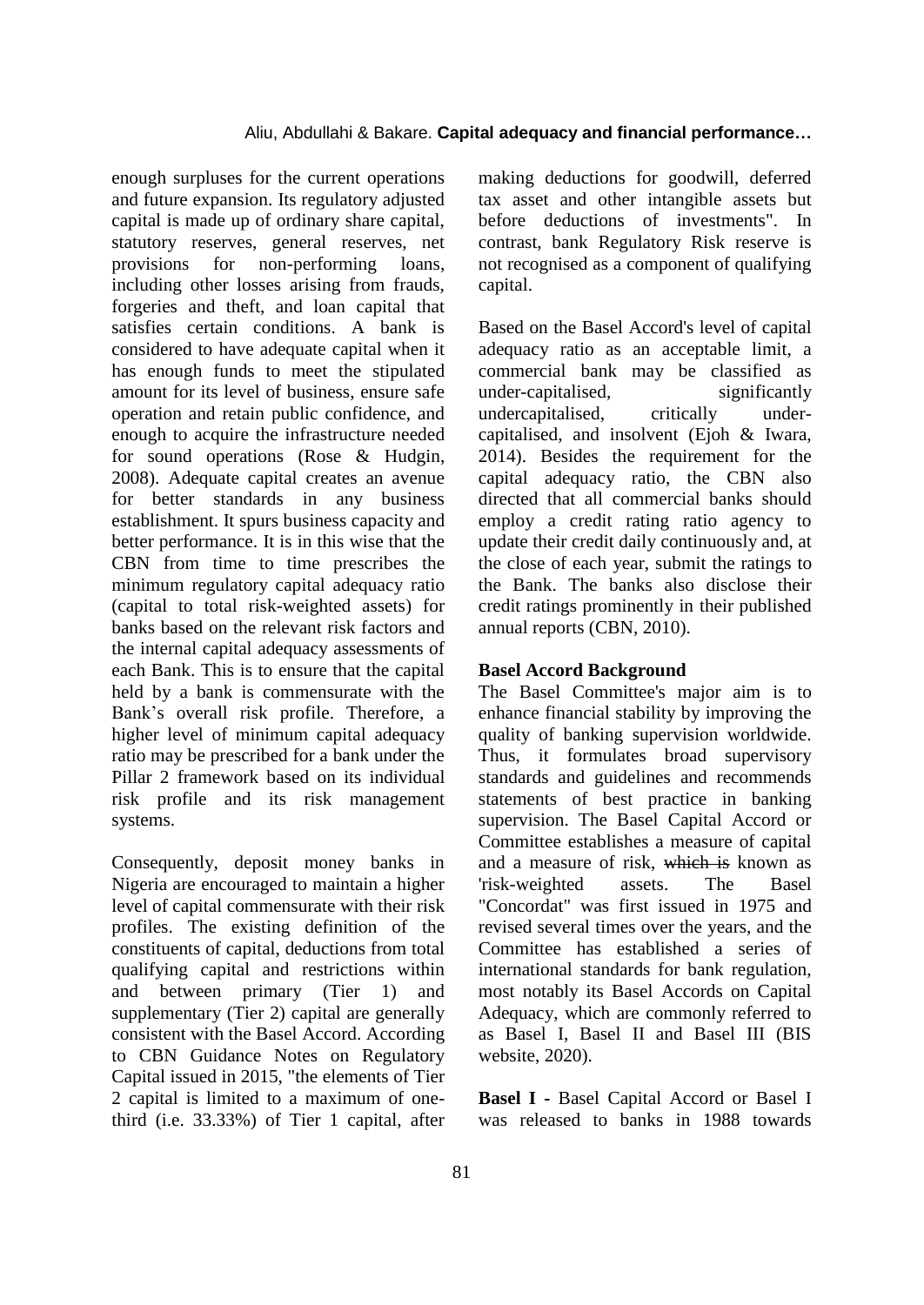achieving a multinational accord to strengthen the stability of the international banking system and to remove a source of competitive inequality arising from differences in national capital requirements. The Accord recommended capital adequacy regulation, which required globally active banks to maintain a minimum capital equal to 8% of risk-adjusted assets, with capital consisting of Tier I capital (equity capital and disclosed reserves) and Tier II capital (long term debt, undisclosed reserves and hybrid instruments (Jacobson, Linde, & Roszbach, 2002). Banks and other financial institutions' capital adequacy ratio requirement aimed to avoid risks and bankruptcy in the financial system. In reality, this framework affected banks in member countries and virtually all countries with active international banks. The Basel I Accord defined regulatory capital, measures of risk exposure, and rules specifying the level of capital to be maintained in relation to these risks. It introduced a *de facto* capital adequacy standard, based on the risk-weighted composition of Bank"s assets and off-Balance-sheet exposures, which ensured that an adequate amount of capital and reserves was maintained to safeguard solvency (Rose, 2008). However, the Basel I Accord's observed inadequacies to provide an effective means to ensure that capital requirements matched a bank's real risk profile precipitated the demand for a new capital accord (Greuning, 2009).

**Basel II Accord -** was issued in 2004 with new proposals on capital adequacy framework to replace the Basel I Accord. It was designed to improve the way regulatory capital requirements reflect underlying risks and better address the financial innovation in the ensuing years. The Basel II provided for critical aspects, namely Minimum Capital Requirement – calculated to include

credit, market and operational risks; Supervisory Review – providing key principles for reviewing, risk management guidance and supervisory transparency and accountability; Market II Accord, credit risk includes market risk. More so, operational risk is taken into cognisance in the calculation of the capital adequacy ratio. The Basel II Accord focuses on three pillars: developing a set of disclosure requirements that allow market participants to assess key information on risk exposure, risk assessment process, and capital adequacy of a bank (Singh & Milan, 2018).

**Basel III Accord -** The financial crisis of 2008 was the propelling force behind the introduction of the Basel III guidelines released in December 2010. It was motivated by the need to strengthen further the system as banks in the developed economies were under-capitalised, overleveraged, and had a greater reliance on short-term funding (Ariccia & Marquez, 2004). Also, the quantity and quality of capital under Basel II were deemed insufficient to contain any further risk. Under Basel III, the minimum capital adequacy ratio banks must maintain 8%, also known as Capital to Risk (Weighted) Assets Ratio (CRAR). The rationale is to promote a more resilient banking system by focusing on four vital banking parameters: capital, leverage, funding, and liquidity. The Basel III capital requirement would also have a positive impact on banks. It raises the minimum core capital stipulation, introduces countercyclical measures, and enhances the bank"s ability to conserve core capital in the event of stress through a conservation capital buffer. On the other hand, the stipulated liquidity requirements would bring uniformity in the liquidity standard followed by the banks globally. This liquidity standard requirement would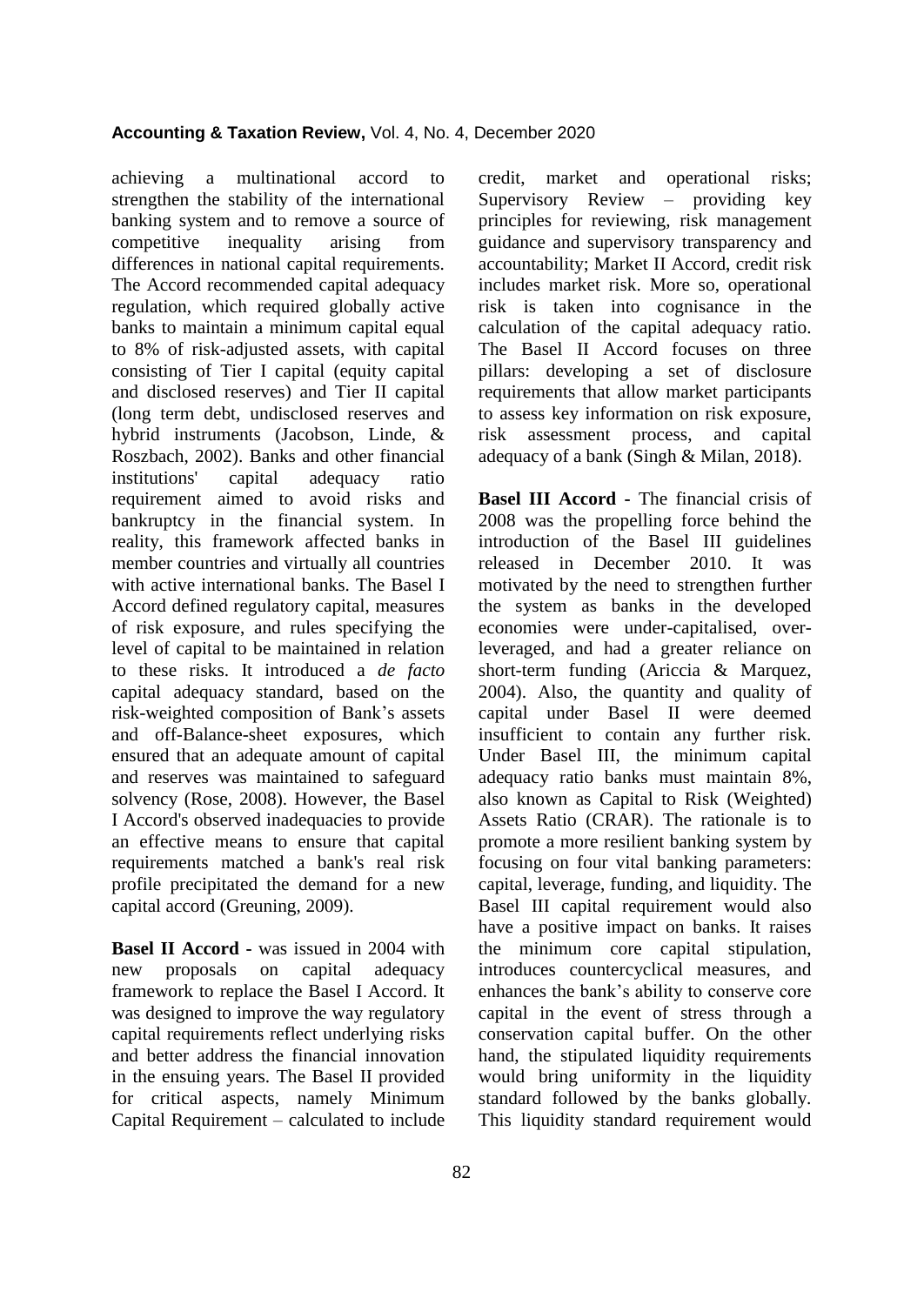be of immense benefit to Nigerian banks to manage liquidity pressure in a stress scenario more effectively.

Since the inception of banking regulation in Nigeria, there has always been a directive issued from time to time by the regulatory authorities on the minimum (paid-up) capital requirement before a bank can be licensed to operate. OOver the years, the the years, the stipulated minimum capitahad witnessed a steady growth in amount since the issuance of the first Nigerian banking law in 1952. The Nigerian Banking Ordinance of 1952 stipulated a minimum capital requirement of  $\mathbb{N}25,000$  and ₦200,000 for indigenous and expatriate commercial banks in the financial system. This was increased to  $\text{N}600,000$  and  $\text{N}1.05$ million for indigenous and expatriate banks, respectively, by the Banking Act of 1962. Until 1991, the minimum capital requirement for both commercial and merchant banks was  $\frac{120}{100}$  million. However, the issuance of Bank and Other Financial Institution Decree (BOFID) has increased the minimum capital requirement for a banking license to  $\text{H50}$  million and  $\text{H500}$ million in 1991 and 1997 for both commercial and merchant banks. Subsequently, the minimum capital requirement for banks was increased from  $\yen$ 2 billion to  $\yen$ 25 billion in 2004.

The rationale of the increase in a minimum capital requirement for deposit money banks is predicated on the need to boost the liquidity capacity of the bank to absorb any losses that could arise from its business. More importantly, having adequate capital would enable for greater protection of the bank"s depositors from unforeseen contingencies. Indeed, capital adequacy is used to promote the stability and efficiency of financial systems, and indeed, an

important parameter for judging the strength and soundness of the the banking system (Nikhat, 2014). Therefore, it is no doubt that the Basle Accord has influenced the bank recapitalisation policy in Nigeria over the years. A review of banks' prudential ratios showed that average capital adequacy ratios (CAR) for deposit money banks in Nigeria stood at 17.7 per cent and 15.9 per cent at the end of December 2015 and 2014 (Michael, Etukafia, Akpabio & Etuk, 2018). These average ratios suggest that Nigerian deposit money banks had maintained significantly higher CAR than the 8 per cent minimum prescribed by the Basle Accord.

# **2.2 Empirical Review**

There are numerous empirical studies related to capital adequacy and bank financial performance (Reynolds & Ratanakomut, 2000; Kosmidou, 2008; Sufian, 2009; Asikhia & Sokefun, 2013; John & Oke, 2013; Agbeja, Adelakun & Olufemi, 2015; Torbir & Zangha, 2016; Mamoud, 2017; Ede 2018; Agu & Nwankwo, 2019; Ukinamemen & Ozekhome, 2019). Whereas many studies indicated a considerable positive link between bank profitability and capital adequacy, there are others with contrary results.

It is essential to review some literature related to the present study to give a background perspective. Agbeja, Adelakun and Olufemi (2015) examine whether or not the capital adequacy ratio affects bank profitability. The study also analyses the impact of capital adequacy ratio on banks' exposure to credit risk. Using secondary data from financial statements of commercial banks, the study shows a positive and significant relationship between capital adequacy and bank profitability. This suggests that banks with more equity capital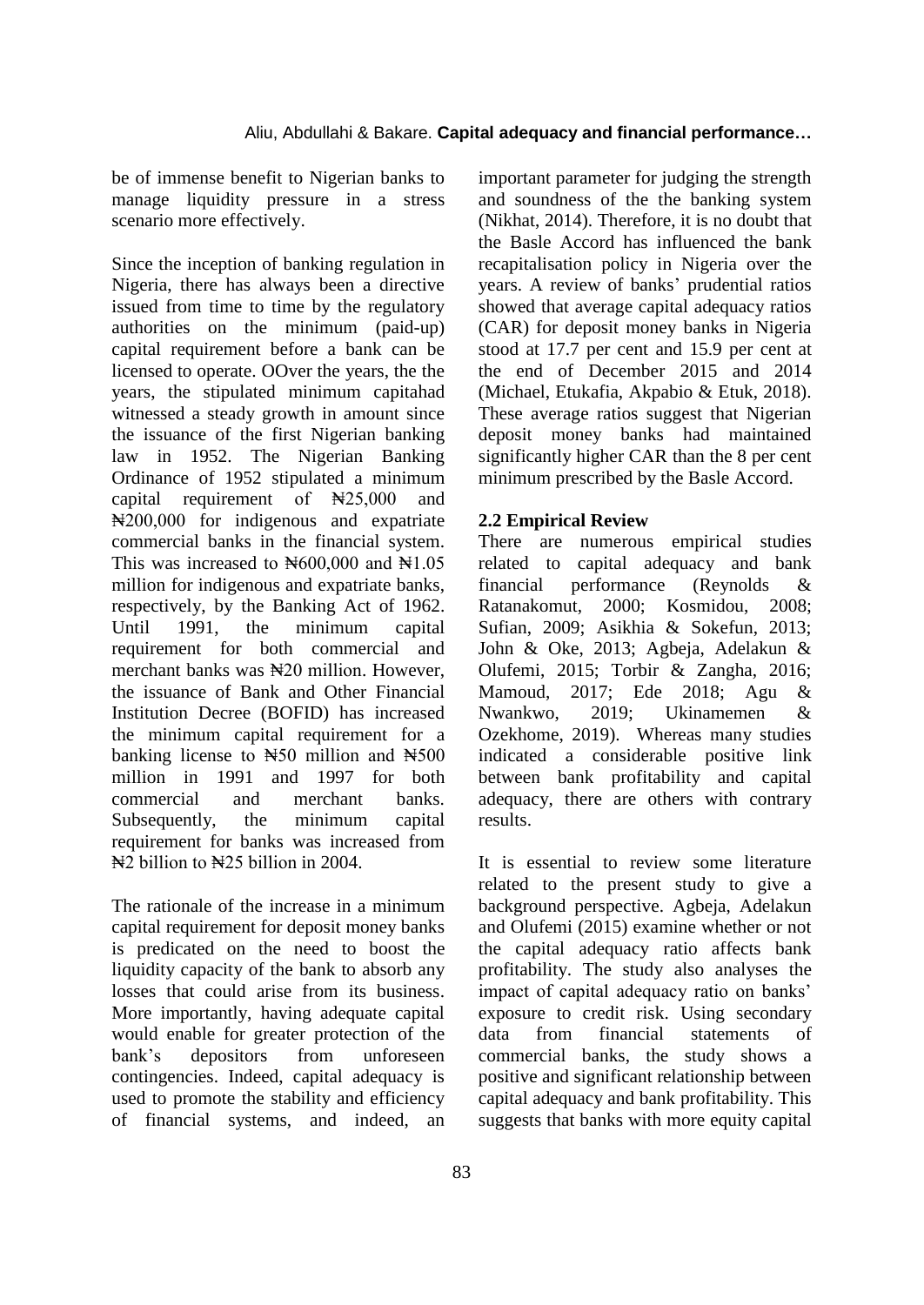are perceived to have more safety, and such an advantage can translate into higher profitability.

Mamoud (2017) examines the impact of capital adequacy on the performance of Nigerian banks using the Basel accord framework. Data from nine deposit money banks with significant foreign operations were used in the study. The ordinary least square (OLS) regression results show that a positive relationship exists between capital adequacy and profitability. Furthermore, the results indicate that all the sampled banks were far more stable and diversified than deposit money banks with national authorisation only in Nigeria. It was clear that deposit money banks with foreign operations tend to attract large deposits and high customer confidence than those with domestic operations only. It was concluded that capital adequacy has a significant impact on the performance of banks with international authorisation in Nigeria.

In another study, Michael, Etukafia, Akpabio and Etuk (2018) examine capital adequacy and the value of banks in Nigeria using secondary data from the financial statements of selected banks for the period spanning 2006 to 2016. The data were analysed using Ordinary Least Square (OLS) regression technique, and the results showed that capital has a positive and statistically significant relationship with deposit money banks" total assets. In a separate study, Abba, Okwa, Soje & Aikpitanyi (2018) attempt to analyse the bank-specific determinants of capital adequacy ratio (CAR) in the Nigerian Deposit Money Banks (DMBs) using balanced panel data from financial statements of 12 selected listed DMBs over ten years 2005-2014. The study found that the capital adequacy ratio of Nigerian

DMBs is well above the regulatory minimum set by the CBN and the Basel Accord requirthe and the Basel Accord requirementst was concluded that CAR is primarily determined by the banks riskportfolio, deposit level, profitability and asset quality.

Another study, Ini, and Eze (2018) examines the effect of capital adequacy requirements on the performance of commercial banks in Nigeria. The study employed the ordinary least squares regression method to analyse data of commercial banks for the period 1986 to 2016 obtained from the NDIC and CBN Annual and Bank Supervision Reports. The results show that capital adequacy impacts positively on the financial performance of commercial banks in Nigeria.

Ukinamemen and Ozekhome (2019) explore the influence of capital adequacy on the financial performance of listed banks in Nigeria. Regression results revealed that banks" capital adequacy ratio has a positive and significant impact on the financial performance of banks in Nigeria. Agu and Nwankwo (2019) investigate capital adequacy on a commercial bank"s financial performance in Nigeria in a separate study. The study used secondary data obtained from the audited financial report banks audited financial reports covering 2010 - 2017. The regression model was applied on the data in determining the extent of the effect of loans and advances, owners' equity and total deposits on commercial bank financial performance in Nigeria. It was found that the owner"s equity has a positive but no significant impact on the net interest income of commercial banks in Nigeria.

It is evident from the above that the empirical literature has indicated a mix of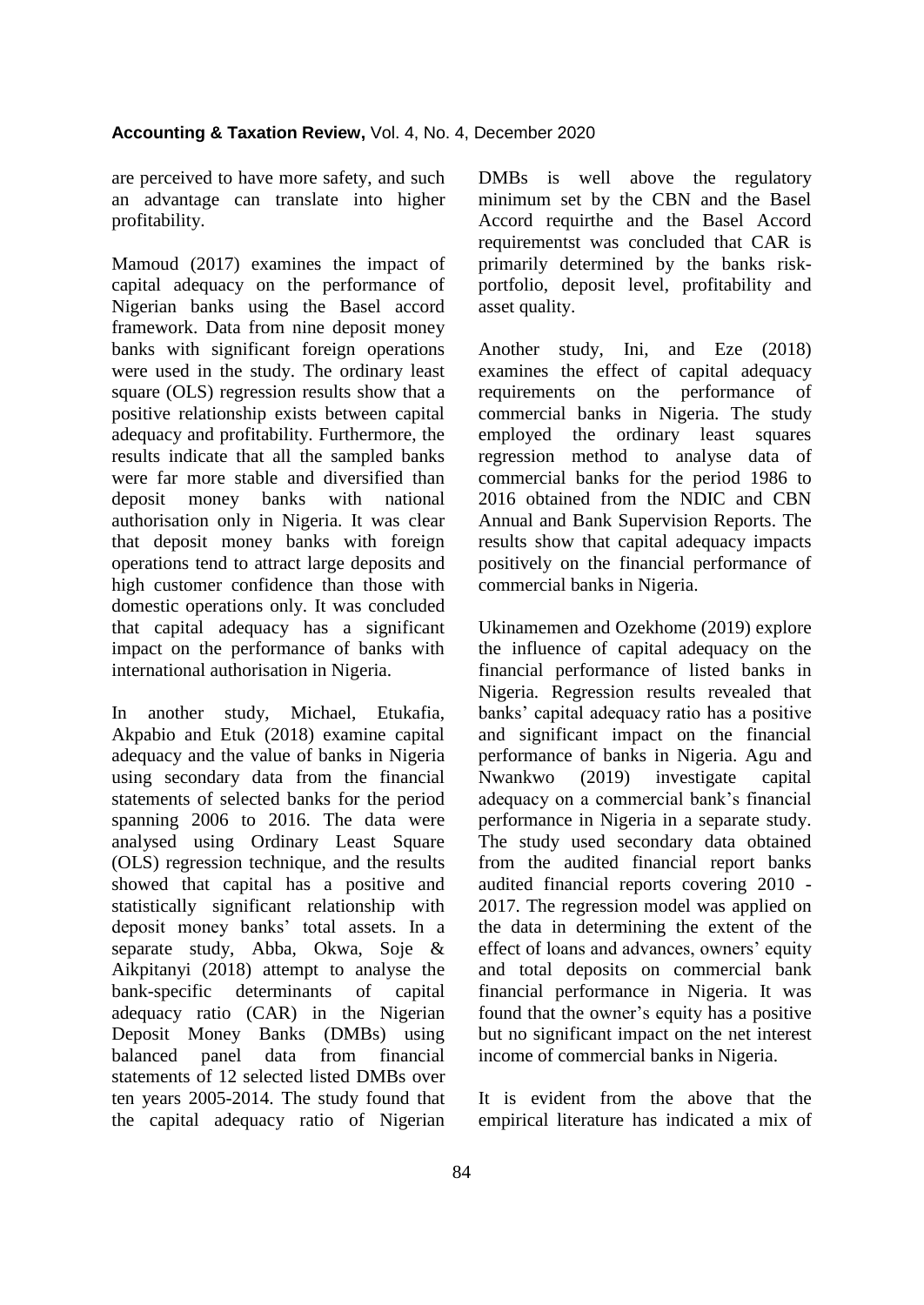results regarding the link between capital adequacy ratio and deposit money banks" financial performance in Nigeria. This study will add to the existing literature on the subject area and give more significant insights from the perspective of the the Basel Accord.

# **Theoretical Framework**

In the light of divergence theories of capital adequacy (Buffer Theory, Deposit Insurance Theory, and Expense Theory), this study mainly relied on the Buffer Theory of Capital Adequacy as propounded by Calem and Rob (1996). The theory hypothesises that banks tend to hold a "buffer" of excess capital to minimise the risks of falling below the regulatory minimum capital requirements. It also implies an apparent trade-off between capital adequacy and the amount of risk a bank undertakes. Therefore, the setting of minimum capital requirements and capital adequacy ratios for banks seem to be consistent with the buffer theory of capital adequacy (Hunjra, Zureigat & Mehmood, 2020). It is also pertinent to note that the Central Bank of Nigeria regulation on minimum capital adequacy ratios for deposit money banks, which was predicated on the Basle Capital Accord approach, justifies using the buffer theory in the present study (Ikepefan, 2012).

# **3. METHODOLOGY Model Specification**

This study adopted a panel regression model that used Ukinamemen and Ozekhome (2019) to establish the nexus between capital adequacy and financial performance of deposit money banks in Nigeria. The model was adopted and modified to suit the objectives of this study as specified below:

 $PRF = f(TAS, LAD)$ 

 $ROE_{it} = \alpha + \beta_1 TAS_{it} + \beta_2 LAD_{it} + \mu_{it}$ Where:

PRF= ROE= Return on Equity while capital adequacy was measured using Total Assets and Loans and Advances.  $\mu_{it}$  = Total error term,  $β_1$ ,  $β_2$ , represent intercept. *A priori* expectation is that  $\beta_1 - \beta_2 > 0$ .

Decision rule; null hypothesis is rejected if the prob (p-value) is  $\langle 5\%$  significance level, otherwise, it is accepted.

## **Research Design**

This study employs *ex-post facto* research design because the study is carried out on a group of listed deposit money banks (cross sectional) and for more than a year (time series). *Ex-post facto* helps to investigate possible cause and effect as well as relationship among the variables under study by first identifying some existing consequence and searching back by analysing causal factors. This is in view of the fact that the study entailed the use of annual audited financial statements of deposit money banks with international authorisation listed on Nigeria Stock Exchange aimed to establish the nexus between capital adequacy and financial performance of deposit money banks in Nigeria.

#### **Population and Sample Size**

The population of this study is the entire 24 deposit money banks (DMBs) which comprises of eight (8) depost money banks with international authorization, eleven  $(11)$ deposit money banks with national authorization, three (3) deposit money banks with regional authorization, and two (2) non-interest banks. listed on Nigerian stock exchange since it borders on the nexus between capital adequacy and financial performance of deposit money banks in Nigeria. A sample consisting of all the eight (8) DMBs with International Authorization listed on the Nigerian Stock Exchange was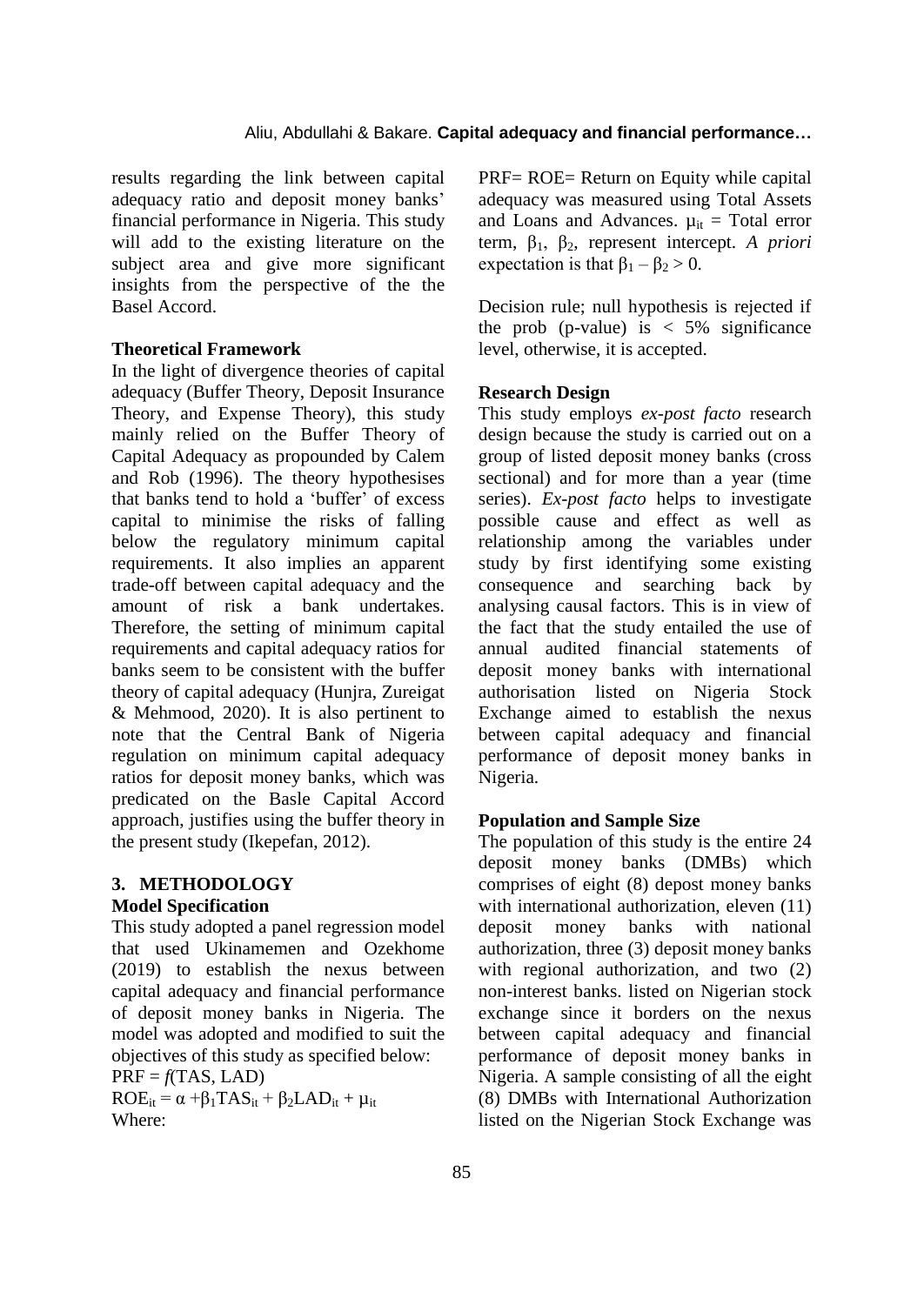selected for the study since the Basle Accord Framework requirements are more compelling on banks operating internationally. More so, it is pertinent that the findings based on these selected DMBs could well be generalised for all the deposit money banks in Nigeria. The selected banks are Access Bank Plc, Fidelity Bank Plc, First City Monument Bank Plc, First Bank Plc, Guaranty Trust Bank Plc, Union Bank of Nigeria Plc, United Bank for Africa Plc and Zenith Bank Plc with International Authorization listed on the Nigeria Stock Exchange for the period, 2012 to 2019.

### **Variable Measurement**

This study has two independent variables (Total Assets and Loans & Advances) to measure capital adequacy in line with the studies conducted by Mammoud (2017); Michael, Akpabio and Etuk (2018); Agu & Nwankwo (2019); Arekhnadia & Hassan (2019). These variables were measured through the data obtained from the audited annual financial statements of deposit money banks under study. The study used return on equity as a dependent variable, which was regressed against two independent variables of the study.

**Return on Equity:** as a measure of performance/earnings quality, explains the efficiency of using shareholders capital in the business. It is used to analyse the effect of decision-making in the achievement of perpetuity by company management on shareholder"s rate of return. It is calculated as:

> R  $\mathsf{P}$ T

**Total Assets:** total assets are the sum of non-current and current assets, and this total should equal the sum of stockholders' equity and total liabilities combined.

**Loans and Advances:** loans are money granted by creditor to a debtor to be paid in a future fixed period with an interest. This is categorically specified in the audited annual financial reports.

### **Analysis and Discussion of Result**

| <b>Table 1: Normality Test for the Study</b> |            |            |            |
|----------------------------------------------|------------|------------|------------|
| <b>Test</b>                                  | <b>ROE</b> | <b>TAS</b> | <b>LAD</b> |
| <b>Skewness</b>                              | 1.525274   | 0.972344   | 2.688494   |
| Kurtosis                                     | 9.450709   | 2.328453   | 8.472504   |
| Jarque-                                      | 159.1171   | 13.22745   | 183.9384   |
| bera                                         |            |            |            |
| Prob                                         | 0.0000     | 0.0013     | 0.0000     |
| Source: Author's Computations, (2020).       |            |            |            |

The main statistical tests for normality available in most of the statistical programs are skewness, kurtosis and Jarque-bera. A non–significant result (P-value of more than 0.05) indicates that the distribution is normal. Meanwhile, a significant result (Pvalue of less than 0.05) indicates that the distribution violates the assumption of normality which is common in large samples (Pallant, 2005). In this study the normality test that were used are skewness, kurtosis and Jarque-bera, and the result shows that the P-value of all the variables is less than 0.05. Therefore, this model violates by normal distributions. This model used large sample size and, therefore, there is no serious departures from the assumption of normality of the error terms detected.

| $\sim$ | . .        |              |            |        |
|--------|------------|--------------|------------|--------|
|        |            | $LAD$ 0.0421 | 0.0329     | 1.0000 |
|        | <b>TAS</b> | 0.4113       | 1.0000     |        |
|        |            | ROE 1.0000   |            |        |
|        |            | ROE.         | <b>TAS</b> | LAD    |
|        |            |              |            |        |

**Source: Author's Computations, (2020).**

In the table 2 above correlation matrix reflects the relative strength of the linear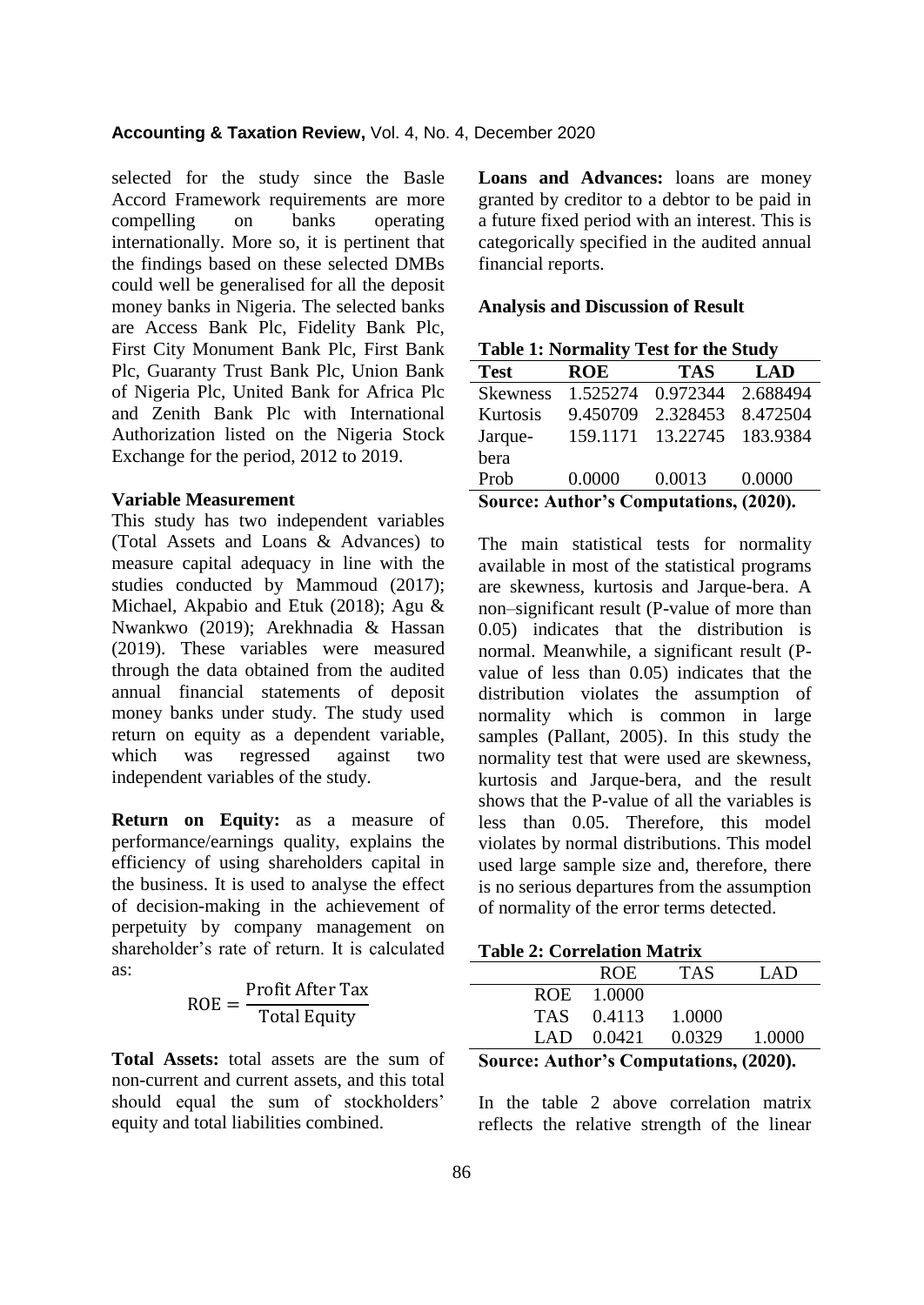relationship between these variables. According to Gujarati (2004), multicollinearity could only be a problem if the pair-wise correlation coefficient among regressors is above 0.80. However, it is obvious that the variables in Table 1 are orthogonal (statistically independent) and do not pose correlation concern for the study.

**Table 3: Variance Inflation Factor**

| Variable   | VIF  | 1/VIF  |
|------------|------|--------|
| <b>TAS</b> | 1.08 | 0.9862 |
| LAD        | 1.07 | 0.9858 |
| Mean VIF   | 1.06 |        |

# **Source: Author's Computations, (2020).**

It is an implicit assumption when using panel least square estimation method that the exogenous variables are not perfectly correlated or near perfect correlation with one another. If there is no relationship between the explanatory variables, they would be said to be orthogonal to one another. Hence, Table 2 displays the relationship between the independent variables of this study with the aid of variance inflation factor (VIF). The result show absence of multi-collinearity among

# the variables Total Assets and Loans; and Loans and Advances as indicated by VIF of each variable falling below 10.

|  | Table 4: Breusch-Pagan/Cook-Weisberg |
|--|--------------------------------------|
|  | <b>Test for Heteroskedasticity</b>   |

| <b>Variable</b> | $\mathbf{Chi}^2$ | <b>P-value</b> |
|-----------------|------------------|----------------|
| Model           | 0.73             | 0.7342         |

|  |  | <b>Source: Author's Computations (2020).</b> |  |  |
|--|--|----------------------------------------------|--|--|
|--|--|----------------------------------------------|--|--|

Heteroskedasticity show in the table specified if the variances of the error-t`erm of the different observations are different. This study analysed Breusch-Pagan test to check if there is the problem of heteroskedasticity. The Breusch-pagan tests of the null hypothesis that the error variances are all equal against the alternative that the error variance is a multiplicative function of one or more variables. Table 3 above shows that the result of P-value (0.7342) is greater than 5% significance level; the null hypothesis was rejected. Therefore, the model does not face any heteroskedasticity problem. This implies that the correlation coefficients between the independent variables are relatively small.

# **4. Regression Results**

| Dependent Variable: Financial Performance (Return on Equity) |  |  |
|--------------------------------------------------------------|--|--|
|--------------------------------------------------------------|--|--|

| <b>Variables</b>         | Pool         | <b>Fixed-effects</b><br><b>OLS</b> | <b>Random-effects</b> |
|--------------------------|--------------|------------------------------------|-----------------------|
|                          | <b>Model</b> | <b>Model</b>                       | <b>Model</b>          |
| Constant                 | 57.642       | 14.731                             | 29.167                |
|                          | (0.098)      | (0.780)                            | (0.455)               |
| Total Assets (TAS)       | 0.5967       | 1.214                              | 6.4310                |
|                          | (0.296)      | (0.151)                            | (0.001)               |
| Loans and Advances (LAD) | 86.054       | 108.77                             | 42.843                |
|                          | (0.020)      | (0.005)                            | (0.003)               |
| F-stat                   | 6.18         | 9.67                               |                       |
|                          | (0.0025)     | (0.0009)                           |                       |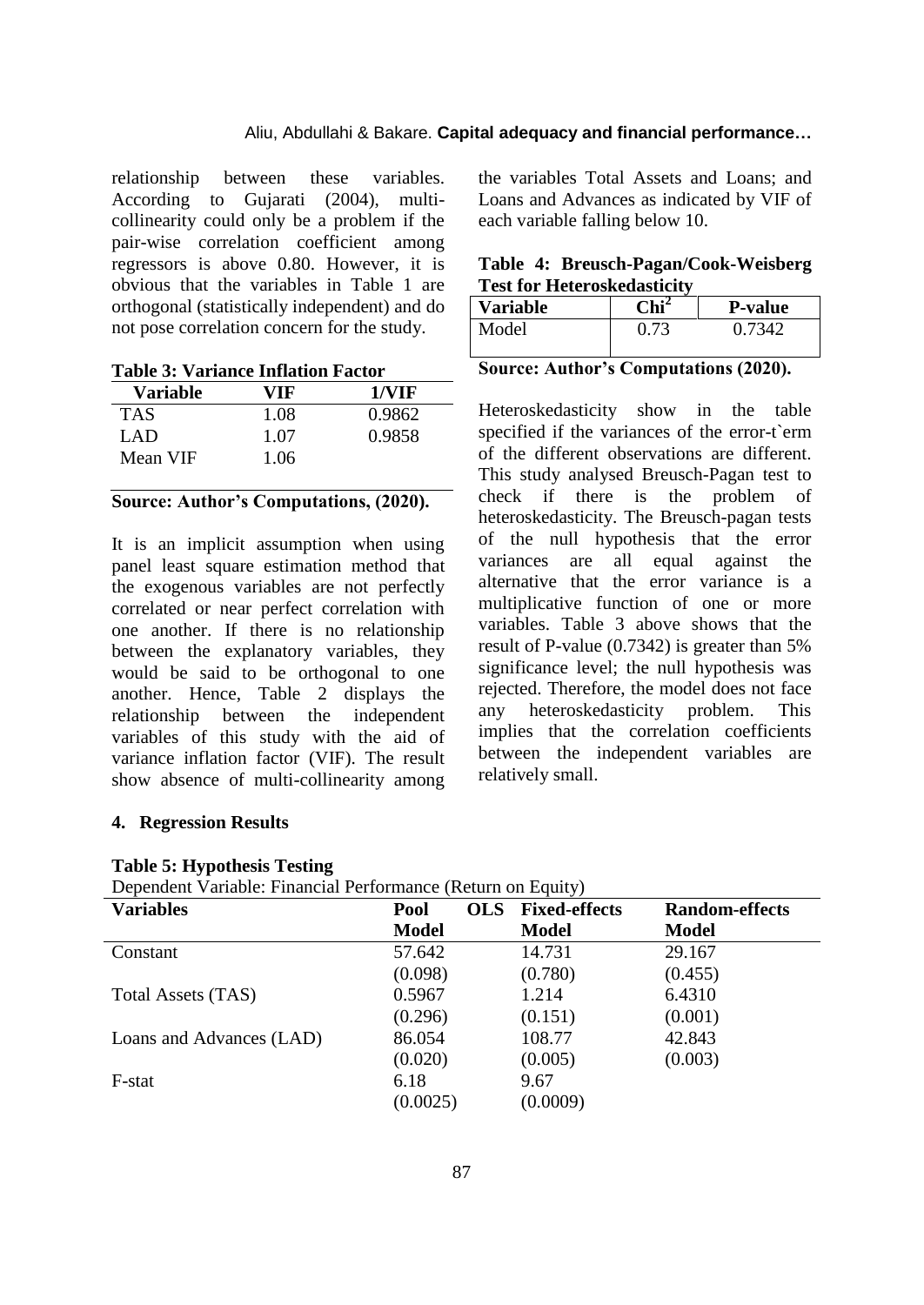| Wald $X^2$                           |          |                     | 10.92<br>(0.0003) |
|--------------------------------------|----------|---------------------|-------------------|
| Hausman Test                         |          | $9.02*$<br>(0.0724) |                   |
| Breusch and Pagan Lagrangian         | 5.02     |                     |                   |
| <b>Multiplier Test</b>               | (0.0214) |                     |                   |
| $*$ Significant value at $5\%$ level |          |                     |                   |

# **Accounting & Taxation Review,** Vol. 4, No. 4, December 2020

: Significant value at 5% level.

(): P-value, while the value denotes Coefficients

Table 4 shows the panel regression analysis indicating the nexus between capital adequacy and financial performance of deposit money banks with international authorisation in Nigeria. The table shows the result of the pool OLS, fixed-effects and random-effects of the model. Hausman test was computed to check the model that is appropriate between fixed-effects and random-effects, the result shows that random-effects model is appropriate as indicated by P-value (0.0724) greater than 0.05 level of significant.

It was further double checked with the use of Breusch and pagan Lagrangian multiplier test to the model that is appropriate between pool OLS model and random-effects model, the result confirms that random-effects is appropriate as indicated by P-value 0.0214 less than 0.05 significance level.

In terms of the sign of the coefficient that signify the nexus between capital adequacy and financial performance of deposit money in Nigeria, the result shows that two variables total assets (TAS), and loans and advances (LAD) concur with *a priori* expectation with negative sign, this implies that there is inverse relationship between total assets, loans and advances and financial performance of deposit money banks in Nigeria as measured by return on equity (ROE).

The first objective of the study was achieved with the magnitude coefficient of variables total assets (TAS) which has significant effect on financial performance of sampled deposit money banks in Nigeria (ROE) as indicated by coefficient (6.4310) with P-value (0.001) at 5% significance level. The null hypothesis was rejected. This implies there is significant relationship between sampled Nigeria deposit money banks" total assets and return on equity. The finding is consistent with Ajayi, Ajayi, Enimola, and Orugun (2019).

Furthermore, the second objective of the study was achieved with the magnitude coefficient of variables loans and advances (LAD) which has significant effect on return on equity (ROE) as indicated by coefficient (42.610) with p-value (0.005) at 5% significance level. The null hypothesis was rejected; this implies that there is significant relationship between sampled deposit money Nigeria banks" loans and advances proportion and return on equity, which means that 1% changes in the loans and advances proportion will induce 14.7% negative changes in the level of return on equity.

Overall, the results of the Wald  $X^2$  of (10.92) with P-value (0.0003) at 5% level of significance show that capital adequacy has significant effect on financial performance of sampled deposit money banks. This

**Source: Author's Computations, (2020).**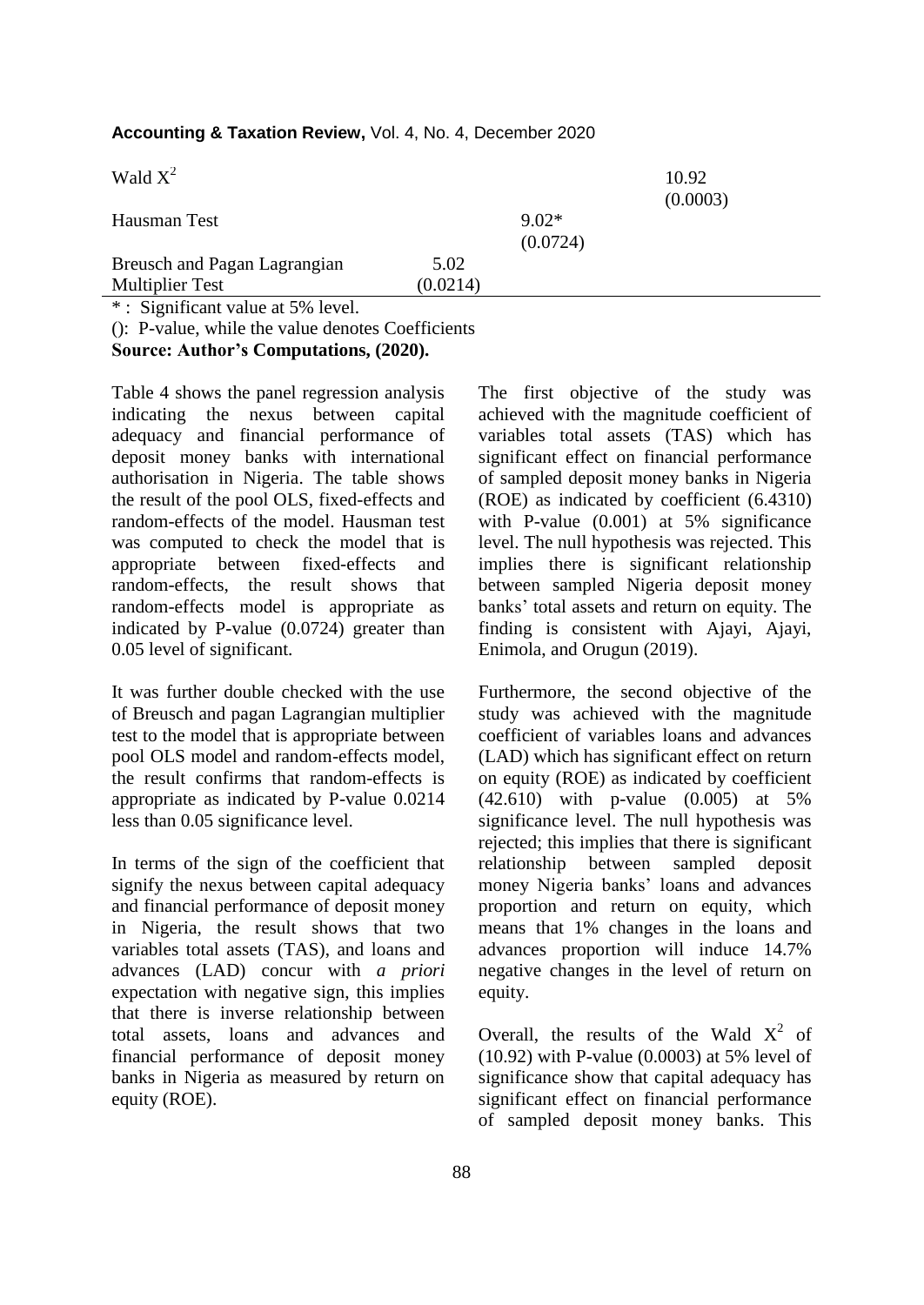implies that if there is proper structure, monitoring and implementation in place, there will be improvement in the financial performance level of the deposit money banks in Nigeria.

### **5. Conclusion and Recommendations**

Based on the findings from the analysis above, the study concluded that capital adequacy has a positive and statistical relationship on deposit money banks" financial performance in Nigeria. The efficient and effective management of deposit money banks by those in the helms of affairs stimulate and improve financial performance of deposit money banks through efficient portfolio management. The findings of this study can be generalised for all deposit money banks in Nigeria, since the average capital adequacy ratio requirements of all deposit money banks is far above the 8 percent recommended by the Basle Accord. Notwithstanding that the CAR has a positive impact on the financial performance of deposit money banks, there is the need to increase the minimum capital requirements for DMBs in Nigeria, from the current  $\mathbb{N}^{25}$  billion and  $\mathbb{N}^{50}$  for with national and international authorisation. This is because the current amount cannot be justified in the context of the banking reality of today, especially as a result of the depreciation of the local currency in the foreign exchange market.

# **References**

- Abba, G.O., Okwa, E., Soje, B. and Aikpitanyi, L.N. (2018). Determinants of Capital Adequacy Ratio of Deposit Money Banks in Nigeria, *Journal of Accounting & Marketing,* 7(2), *12-23.*
- Agbeja, O., Adelakun, O.J., and Olufemi, F.I. (2015). Capital Adequacy Ratio and

Bank Profitability in Nigeria: A Linear Approach 1. *International Journal of Novel Research in Marketing Management and Economics*, 2(3), 91- 99. [www.noveltyjournals.com](http://www.noveltyjournals.com/)

- Agu, B.O. and Nwankwo, S.N.P. (2019). Effect of capital adequacy on commercial bank"s financial performance in Nigeria, 2010-2017. *European Journal of Accounting, Finance and Investment,* 5(4), 58-67.
- Ajayi, S.O., Ajayi, H.F., Enimola, D.J. and Orugun, F.I. (2019). Effect of Capital Adequacy Ratio (CAR) on Profitability of Deposit Money Banks (DMB"s): A Study of DMB"s with International Operating License in Nigeria, *Research Journal of Finance and Accounting,*  $10(10), 84 - 91.$
- Ariccia, D.G. and R.Marquez (2004). Information and Bank Credit Allocation. *Journal of Financial Economics*, 72(1), 185-214.
- Asikhia, O. and Sokefun, F. (2013). Capital Adequacy and Bank Profitability: Empirical Evidence from Nigeria, *American Internal Journal of Contemporary Research*, 3(10), 10-21.
- Aymen, B. M. M. (2013). Impact of capital on financial performance of banks: the case of Tunisia, *Banks and Bank Systems*, 8(4), 47 – 54.
- BIS website (2020), Bank of International Settlement website. [www.bis.org](http://www.bis.org/)
- Calem, P., and Rob, R. (1996). The impact of capital-based regulation on bank risktaking. *Journal of Financial Intermediation,* 8, 317-352.
- CBN Statistical bulletin (2004). [http://www.cbn.gov.ng/documents/statb](http://www.cbn.gov.ng/documents/statbulletin.asp) [ulletin.asp](http://www.cbn.gov.ng/documents/statbulletin.asp)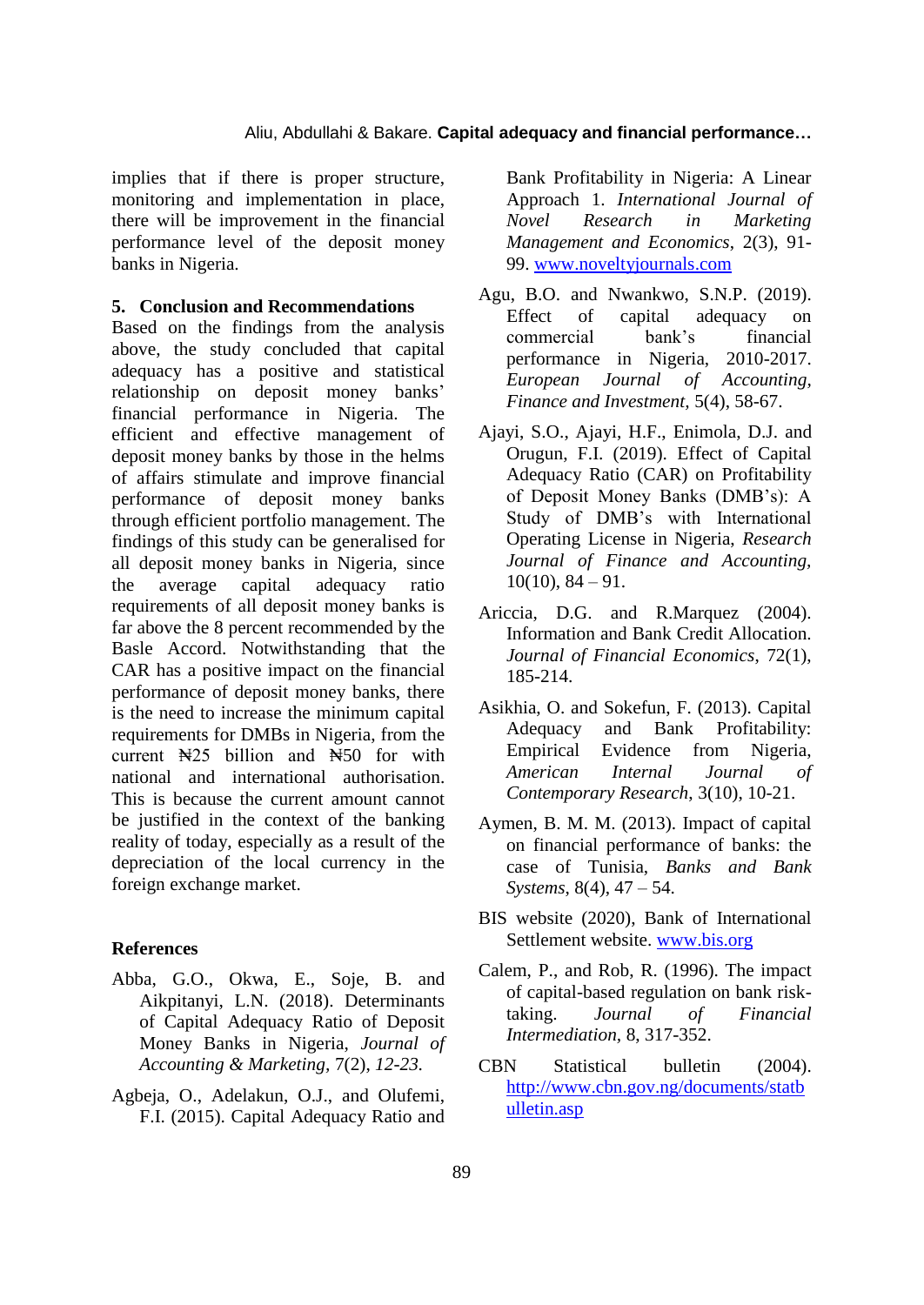# **Accounting & Taxation Review,** Vol. 4, No. 4, December 2020

- CBN Statistical bulletin (2010). [http://www.cbn.gov.ng/documents/statb](http://www.cbn.gov.ng/documents/statbulletin.asp) [ulletin.asp](http://www.cbn.gov.ng/documents/statbulletin.asp)
- Ejoh, N.O and Lovara U.U (2014). Impact of Capital Adequacy on Deposit Money Banks Profitability in Nigeria, *Research Journal of Finance and Accounting*, 5(12), 42-35.
- Greuning, H.V., and Bratanovic, S. (1999). Analysing Banking Risk, Maxwell Publishing House.
- Harley, T.W., Afolabi, T.S. and Adegbola, D.D. (2018). An Empirical Investigation of the Determinants of Capital Adequacy of Financial Institutions in Nigeria. *International Review of Social Sciences*, 6(7), 375-386.
- Hunjra, A.I., Zureigat, Q. and Mehmood, R. (2020). Impact of Capital Regulation and Market Discipline on Capital Ratio Selection: A Cross Country Study *International Journal of Financial Studies,* 8(21), 1 – 13.
- Ikepefan, O.A. (2012). Bank Capitalisation and Performance in Nigerian Banking Industry (1986-2006): Empirical Evidence, European Journal of Accounting Auditing and Finance Research, 1(4), 12-32.
- Ini, S.U. and Eze, O.R. (2018). Effect of Capital Adequacy Requirements on the Profitability of Commercial Banks in Nigeria. *International Research Journal of Finance and Economics*, 4(165), 79- 89.
- Jacobson, T., Linde, J. and Roszbach, K. (2002). The IRB Approach in the Basel Committee"s Proposal for new Capital Adequacy Rules: Some Simulationbased illustrations, *Economics Review*, 4, 35-72.
- John, E.E. and Oke, M.O. (2013). Capital Adequacy Standards, Basle Accord and Bank Performance: The Nigerian Experience (A Case Study of Selected Banks in Nigeria), *Asian Economic and Financial Review*, 2013, 3(2):146-159.
- Kosmidou, K. (2008). The Determinants of Banks' Profits in Greece during the Period of EU Financial Integration. *Managerial Finance,* 34(3), 146-159.
- Mammoud, J.A. (2017). Impact of capital adequacy on the performance of Nigerian banks using the Basle Accord framework. *East Africa Research Paper*.
- Michael, E. I., Etukafia, N. I., Akpabio, E. E. and Etuk, M. I. (2018). Capital Adequacy and the Value of Banks in Nigeria: A Post-Consolidation Review. *Journal of Finance and Bank Management*, 6(2), 64-75.
- Mitchell, K. (1984). Capital Adequacy at Commercial Banks, *Economic Review*, September/October, Federal Reserve Bank of Kansas.
- Nikhat, F. (2014). Capital Adequacy: A Financial Soundness Indicator for Banks, *Global Journal of Finance and Management,* 6(8), 771-776. © Research India Publications [http://www.ripublication.com](http://www.ripublication.com/)
- Olalekan, A. and Adeyinka, S. (2013). Capital Adequacy and Banks' Profitability: An Empirical Evidence from Nigeria. *American International Journal of Contemporary Research*, 87- 93.
- Reynolds, S.E. and Ratanakomut, S.G. (2000), "Bank Financial Structure in Pre-crisis East and South East Asia", Journal of Asian Economy, 11(3), 319 – 331.